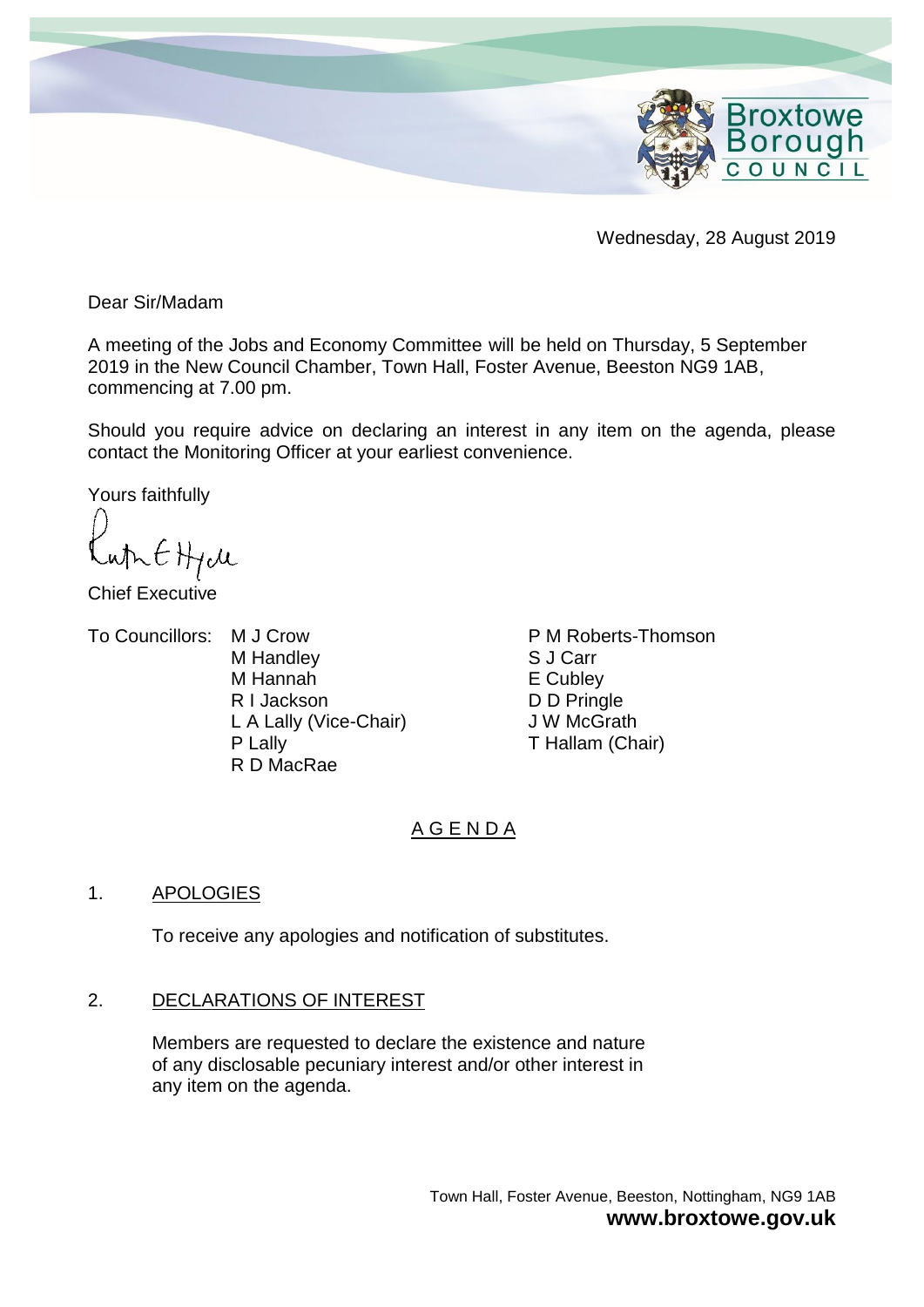| 3. | <b>MINUTES</b>                                                                                                                                                                                                                                                            | <b>PAGES 1 - 2</b>   |
|----|---------------------------------------------------------------------------------------------------------------------------------------------------------------------------------------------------------------------------------------------------------------------------|----------------------|
|    | The Committee is asked to confirm as a correct record the<br>minutes of the meeting held on 4 July 2019.                                                                                                                                                                  |                      |
| 4. | <b>KEY SITES UPDATE</b>                                                                                                                                                                                                                                                   | <b>PAGES 3 - 10</b>  |
|    | To update members of the Committee on the progress of<br>housing sites across the borough.                                                                                                                                                                                |                      |
| 5. | MUSHROOM FARM INDUSTRIAL UNITS - NEW BUILD                                                                                                                                                                                                                                | <b>PAGES 11 - 14</b> |
|    | To seek approval to proceed with an Expression of Interest<br>to submit a bid for D2N2 LEP funding.                                                                                                                                                                       |                      |
| 6. | BROXTOWE BUSINESS START-UP GRANT SCHEME<br><b>REPORT</b>                                                                                                                                                                                                                  | PAGES 15 - 18        |
|    | To outline to the Committee details of the Broxtowe<br>Business Start-Up Grant scheme and request approval to<br>run another grant scheme to support Broxtowe businesses.                                                                                                 |                      |
| 7. | OCCUPANCY OF TOWN CENTRES AND MAIN<br><b>EMPLOYMENT SITES (INDUSTRIAL) UPDATE</b>                                                                                                                                                                                         | PAGES 19 - 34        |
|    | To update members on the occupancy rates of key<br>employment sites, including Beeston, Eastwood, Kimberley<br>and Stapleford Town Centres.                                                                                                                               |                      |
| 8. | EXTENDING THE BENEFITS OF ECONOMIC GROWTH<br>FROM HS2 TO THE NORTH OF BROXTOWE                                                                                                                                                                                            | PAGES 35 - 40        |
|    | To invite members to consider recommending to the Finance<br>Resource Committee the<br>commissioning of an<br>and<br>engineering study demonstrating how a tram extension from<br>the Toton HS2 hub station to Langley Mill and Kimberley<br>could be reliably delivered. |                      |
| 9. | UPDATE REPORT ON PROGRESS ON THE REVIEW OF<br>THE GREATER NOTTINGHAM ALIGNED CORE<br><b>STRATEGIES</b>                                                                                                                                                                    | <b>PAGES 41 - 42</b> |
|    | Update report on progress on the review of the Greater                                                                                                                                                                                                                    |                      |

Nottingham Aligned Core Strategies.